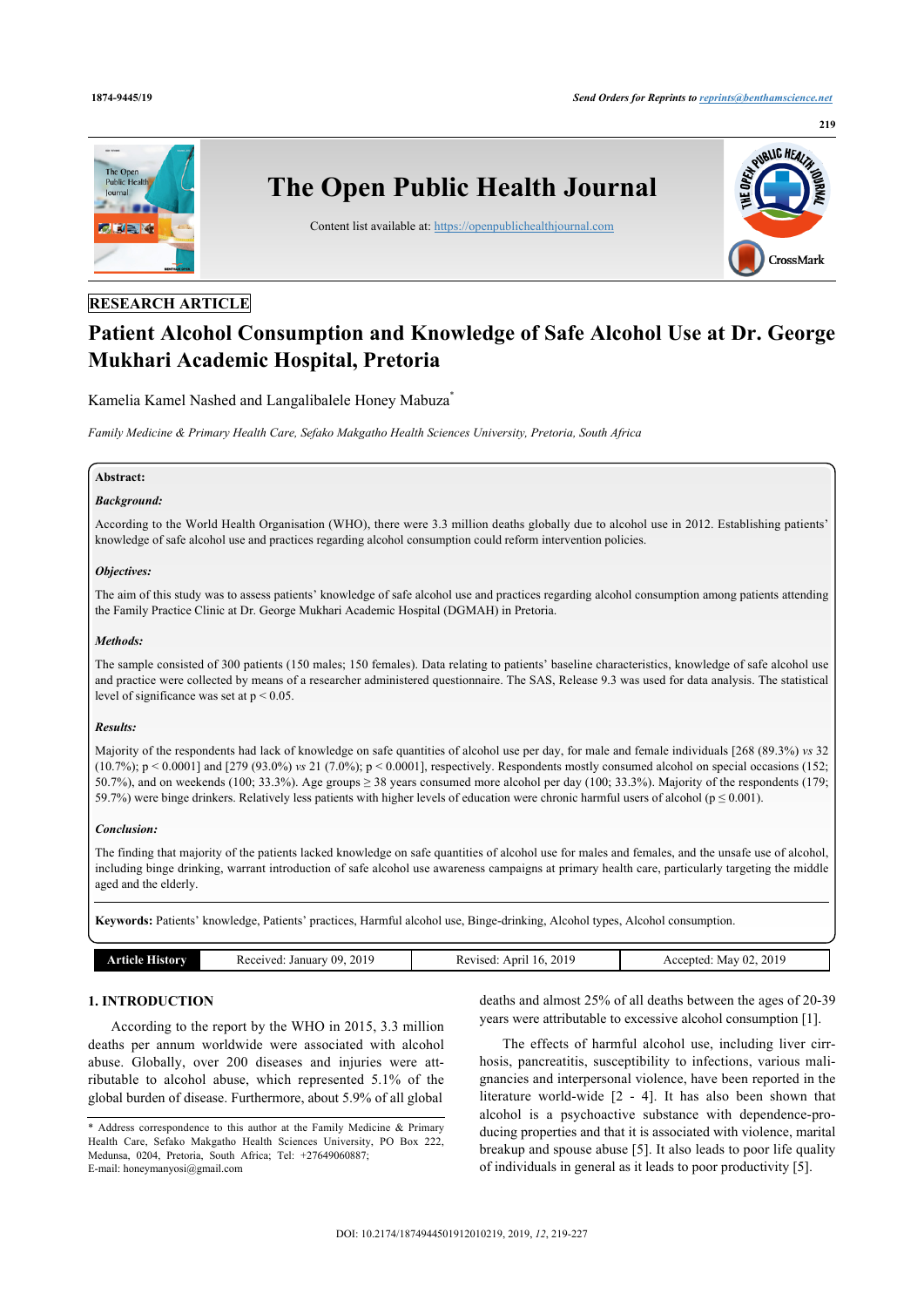It has been reported that the fifth leading cause of death in South Africa is harmful alcohol use and that the country has a high rate of foetal alcohol disorders, affecting at least 500 000 South Africans country-wide [[6\]](#page-7-4). Furthermore, drunk driving has been found to be responsible for up to half of all road accidents in South Africa [\[7\]](#page-7-5), making this practice one of the biggest threats to road safety in South Africa.

In 1984, Ewing devised a tool which he abbreviated "CAGE" to assess chronic harmful alcohol use. Using this tool, respondents are asked four close-ended questions: (1) if s/he has the feeling to cut (C) down on alcohol consumption, (2) has been annoyed (A) by critics for his/her alcohol consumption, (3) ever felt guilty (G) about his/her alcohol consumption and (4) needs a drink to steady the nerves on waking up in the morning (eye-opening), hence E. A "Yes" in any of the questions asked is allocated 1 mark. A score of  $\leq 1$  indicated "non-harmful alcohol use" while a score  $\geq 2$  indicates "harmful alcohol use [\[8\]](#page-7-6). In addition to the definition of harmful alcohol use according to the CAGE assessment, binge drinking has been defined as taking above four drinks (alcohol standards) in one occasion regardless of the sex [[9](#page-7-7)].

According to the report by the WHO in 2015, health educators and researchers employ different definitions of a standard drink (a notional drink that contains a specific amount of pure alcohol) because of differences in the typical serving sizes in various countries [[5](#page-7-3)] To this effect, one standard drink in Canada = 13.6 g of pure alcohol, in the UK = 8 g, in the  $USA = 14$  g, in Australia and New Zealand = 10g and in Japan = 19.75 g. However, according to the guidelines provided by Fabor on alcohol use at primary care, the amount of alcohol contained in a standard drink is the conversion factor of ethanol and allows for conversion of any volume of alcohol into grams. For each millilitre of ethanol, there are 0.79 grams of pure ethanol. For example, one can of beer (330ml) at 5% (strength)  $x$  0.79 (conversion factor) = 13 grams of ethanol [[10](#page-7-8)]. Using this formula, a glass of wine (140 ml at 12% ethanol) and a shot of spirit (40 ml at 40% ethanol) represent a standard drink of about 13 g of ethanol.

Most studies conducted on knowledge regarding alcohol quantities and use focussed on the general public [\[11\]](#page-7-9), health workers and health worker trainees [\[12\]](#page-7-10) and learners [[13,](#page-7-11) [14\]](#page-7-12). However, the study by Sprague and Vinson in the USA on primary health care patients' knowledge on risky alcohol drinking revealed that 21% screened positive for risky drinking and only 10% correctly estimated daily low risks limits and 9% weekly limits. Patients with a positive screen were twice as likely to say that they knew what a standard drink was, but only 33.3% gave accurate estimates [[15\]](#page-7-13).

This study sought to assess patients' knowledge of safe alcohol use and practices regarding alcohol consumption among patients attending the Family Practice Clinic at DGMAH in Pretoria. The finding that patients at primary health care lacked knowledge on safe alcohol consumption and had unsafe alcohol consumption practices could be used by policy makers as evidence to raise awareness on the various local brands of alcohol at patients' disposal. The various alcohol types, and the frequency of alcohol use in relation to patients' demographic characteristics could be used as context on which policies are based. It is hoped that the study findings will assist in curbing unsafe alcohol use among patients.

## **1.1. Significance of the Study**

While working at the Family Practice Clinic at Dr. George Mukhari Academic Hospital (DGMAH) the main researcher observed that during social history taking, patients showed lack of knowledge regarding safe alcohol ingestion according to the individual's sex, as well as the maximum number of days per week that alcohol can be consumed for, without causing harm to their health. This observation prompted to conduct an assessment on their knowledge and practices regarding alcohol use.

#### **1.2. Ethical Considerations**

The study commenced after obtaining ethics clearance from the Sefako Makgatho Health Sciences University Research Ethics Committee (SMUREC) in Pretoria, South Africa (Clearance Certificate number: SMUREC/M/ 203/ 2016:PG). Permission from DGMAH Chief Executive Officer and the Head of Department in charge of the Family Practice Clinic was obtained. Participation was voluntary and written informed consent, in both English and Setswana languages was completed by each consenting respondent.

## **2. MATERIALS AND METHODOLOGY**

### **2.1. Definition of Safe Alcohol Use**

Moderate / non-harmful alcohol consumption is defined as having up to one standard drink per day for women and up to two per day for men. This is the amount to be consumed on any single day [\[5](#page-7-3)]. The WHO recommended low-risk alcohol drinking levels as no more than 20 grams of alcohol per day, taken five days a week (hence, recommending two nondrinking days per week of seven days)[[10\]](#page-7-8).

## **2.2. Study Aim and Objectives**

The study aim was to assess the knowledge and practices of patients using alcohol regarding safe alcohol use at DGMAH. The objectives were to evaluate their knowledge regarding safe alcohol consumption, their alcohol consumption practices and to assess the relationship between their knowledge and practices of alcohol use and selected demographic characteristics.

#### **2.3. Study Design**

This was a cross-sectional study.

## **2.4. Study Setting**

The study was carried out at the Family Practice Clinic of DGMAH, a tertiary hospital in Pretoria, South Africa. At the time of writing of this article, the Family Practice Clinic served as a gateway clinic for the tertiary hospital whereby patients were treated as outpatients, and those requiring secondary and tertiary levels of health care were referred to appropriate disciplines within the hospital. All the patients that attended this clinic were primary health care patients referred from the neighboring Community Health Centres (CHCs) and clinics of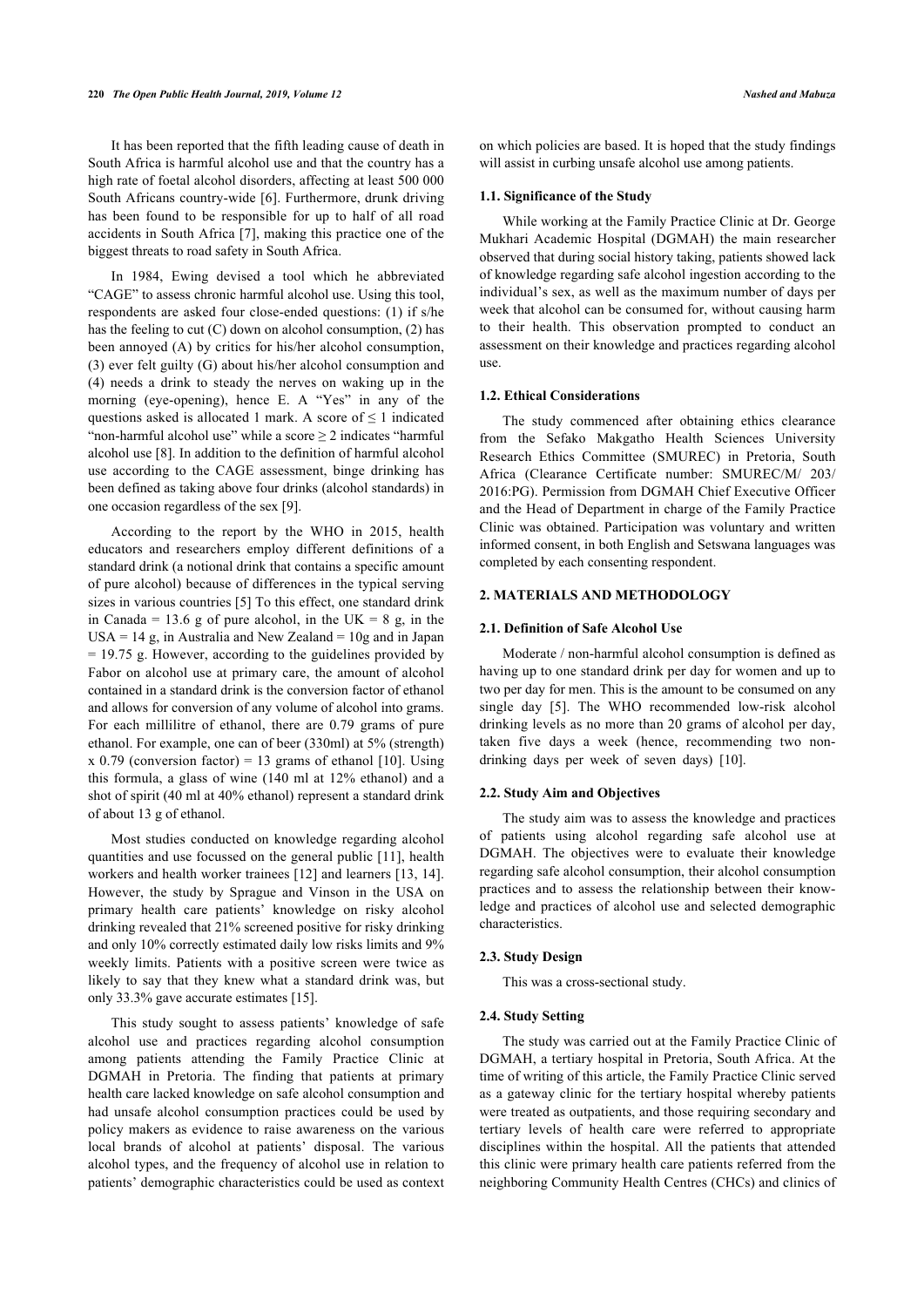GaRankuwa and Soshanguve townships, with the combined population of 750,000.00 [[16\]](#page-7-14).

## **2.5. Study population and Sampling Strategy**

<span id="page-2-0"></span>The study population were all the patients who attended the Family Practice Clinic of DGMAH. In Sub-Saharan Africa, the prevalence of alcohol drinking has been estimated at 25.1% [[17\]](#page-7-15). In South Africa, Peltzer and Ramlagan reported the prevalence of alcohol use in the general population as ranging from 16-40%[[18\]](#page-7-16). Given this range (average 28%), the researchers regarded the reported prevalence of 25.1% as a reasonable estimate. According to the clinic register, the monthly average intake of patients who attended the Family Practice Clinic at DGMAH were 1820 patients. Using the prevalence of 25.1%, the estimated number of patients drinking alcohol who attended the clinic was about 455 (1820 x 25.1%) per month. With a sample size of 300 patients, a two-sided 95% confidence interval for the percentage of patients who had knowledge about alcohol use and its harmful effects was within  $\pm$  2% of the percentage to be calculated from the sample of 455 patients, assuming that the percentage was 10%. Sample size calculation was done on nQuery Advisor (Statistical Solutions Limited, Cork, Ireland), Release 7.0 and was based on the large sample normal approximation of the binomial distribution adjusted for a finite population of 455. Sampling occurred from 2nd of January to the 31st March 2017. Each patient who admitted to using alcohol and who consented to participate was included in the study. Assuming that the patients presented in a random order, the sample may be considered as a random sample of the target population.

#### **2.6. Data Collection**

The research team consisting of the main researcher and two research assistants, collected data using an adapted questionnaire issued in English, IsiZulu and Setswana languages, the latter two being the dominant African languages spoken in the study setting. The researcher administered questionnaire was formulated using questions from WHO on the Alcohol Use Disorders Identification Test (AUDIT)[[19\]](#page-7-17) and Michigan Alcohol Screening Test (MAST) issued by National Council on Alcoholism of the San Fernando Valley (NCADD) [\[20\]](#page-7-18). The AUDIT questions were adapted and used in the four questions relating to the section on "Practices of patients using alcohol". The Michigan Alcohol Screening Test (MAST) was integrated in the CAGE questions. The questions in the section on "Knowledge of patients using alcohol on harmful alcohol consumption" were developed *de novo* by the main researcher to address the study aim and objectives. The CAGE tool explained above was used to assess chronic harmful alcohol use for each patient.

#### **2.7. Data Analysis**

<span id="page-2-1"></span>Descriptive data were presented as frequency tables. The SAS (SAS Institute Inc, Carey, NC, USA), Release 9.3 was used for data analysis. Univariate analyses of the baseline characteristics and bivariate statistical analyses of dependent and independent variables for associations using the Chi-square test were done. The statistical level of significance was set at pvalue < 0.05. Data analysis was done through the guidance of a statistician.

## **3. RESULTS**

### **3.1. Baseline Characteristics**

Table **[1](#page-2-0)** demonstrates that the mean age of the respondents was 49.9 years with a standard deviation of 13.8 years. Respondents above 57 years old (100; 33.3%) constituted the largest age-group, while those 18-27 years constituted the smallest age-group (17; 5.7%). The sex distribution comprised of an equal proportion of male to female patients (150; 50.0%). Regarding marital status, almost half (149; 49.7%) of the res-

### **Table 1. Baseline Characteristics (n=300).**

| Characteristic                 | Frequency                                | Percentage (%) |  |  |  |  |  |
|--------------------------------|------------------------------------------|----------------|--|--|--|--|--|
| <b>Age Groups (Years)</b>      |                                          |                |  |  |  |  |  |
| $18 - 27$                      | 17                                       | 5.7            |  |  |  |  |  |
| $28 - 37$                      | 38                                       | 12.7           |  |  |  |  |  |
| $38 - 47$                      | 77                                       | 25.7           |  |  |  |  |  |
| $48 - 57$                      | 68                                       | 22.7           |  |  |  |  |  |
| Older than 57                  | 100                                      | 33.3           |  |  |  |  |  |
| Total                          | 300                                      | 100.0          |  |  |  |  |  |
| Mean (years)                   | 49.88                                    |                |  |  |  |  |  |
| Range (years)                  | $18 - 75$                                |                |  |  |  |  |  |
| <b>Standard Deviation</b>      | 13.81                                    |                |  |  |  |  |  |
|                                | <b>Sex</b>                               |                |  |  |  |  |  |
| Male                           | 150                                      | 50.0           |  |  |  |  |  |
| Female                         | 150                                      | 50.0           |  |  |  |  |  |
| Total                          | 300                                      | 100.0          |  |  |  |  |  |
|                                | <b>Marital Status</b>                    |                |  |  |  |  |  |
| Single                         | 149                                      | 49.7           |  |  |  |  |  |
| Married                        | 128                                      | 42.7           |  |  |  |  |  |
| Widowed                        | 5                                        | 1.7            |  |  |  |  |  |
| Divorced/Separated             | 18                                       | 6.0            |  |  |  |  |  |
| Total                          | 300                                      | 100.0          |  |  |  |  |  |
|                                | <b>Highest Level of Formal Education</b> |                |  |  |  |  |  |
| No education                   | 10                                       | 3.3            |  |  |  |  |  |
| Primary                        | 60                                       | 20.0           |  |  |  |  |  |
| Secondary                      | 122                                      | 40.7           |  |  |  |  |  |
| Tertiary                       | 108                                      | 36.0           |  |  |  |  |  |
| Total                          | 300                                      | 100.0          |  |  |  |  |  |
|                                | Occupation                               |                |  |  |  |  |  |
| Employed                       | 148                                      | 49.3           |  |  |  |  |  |
| Self-employed                  | 13                                       | 4.3            |  |  |  |  |  |
| Unemployed                     | 53                                       | 17.7           |  |  |  |  |  |
| Retired                        | 86                                       | 28.7           |  |  |  |  |  |
| Total                          | 300                                      | 100.0          |  |  |  |  |  |
| <b>Income Per Month (Rand)</b> |                                          |                |  |  |  |  |  |
| $1 - 5000$                     | 147                                      | 59.5           |  |  |  |  |  |
| $5001 - 10000$                 | 84                                       | 34.0           |  |  |  |  |  |
| $10001 - 15000$                | 10                                       | 4.1            |  |  |  |  |  |
| $15001 - 20000$                | 1                                        | 0.4            |  |  |  |  |  |
| More than 20 000               | 5                                        | 2.0            |  |  |  |  |  |
| Total                          | 247                                      | 100.0          |  |  |  |  |  |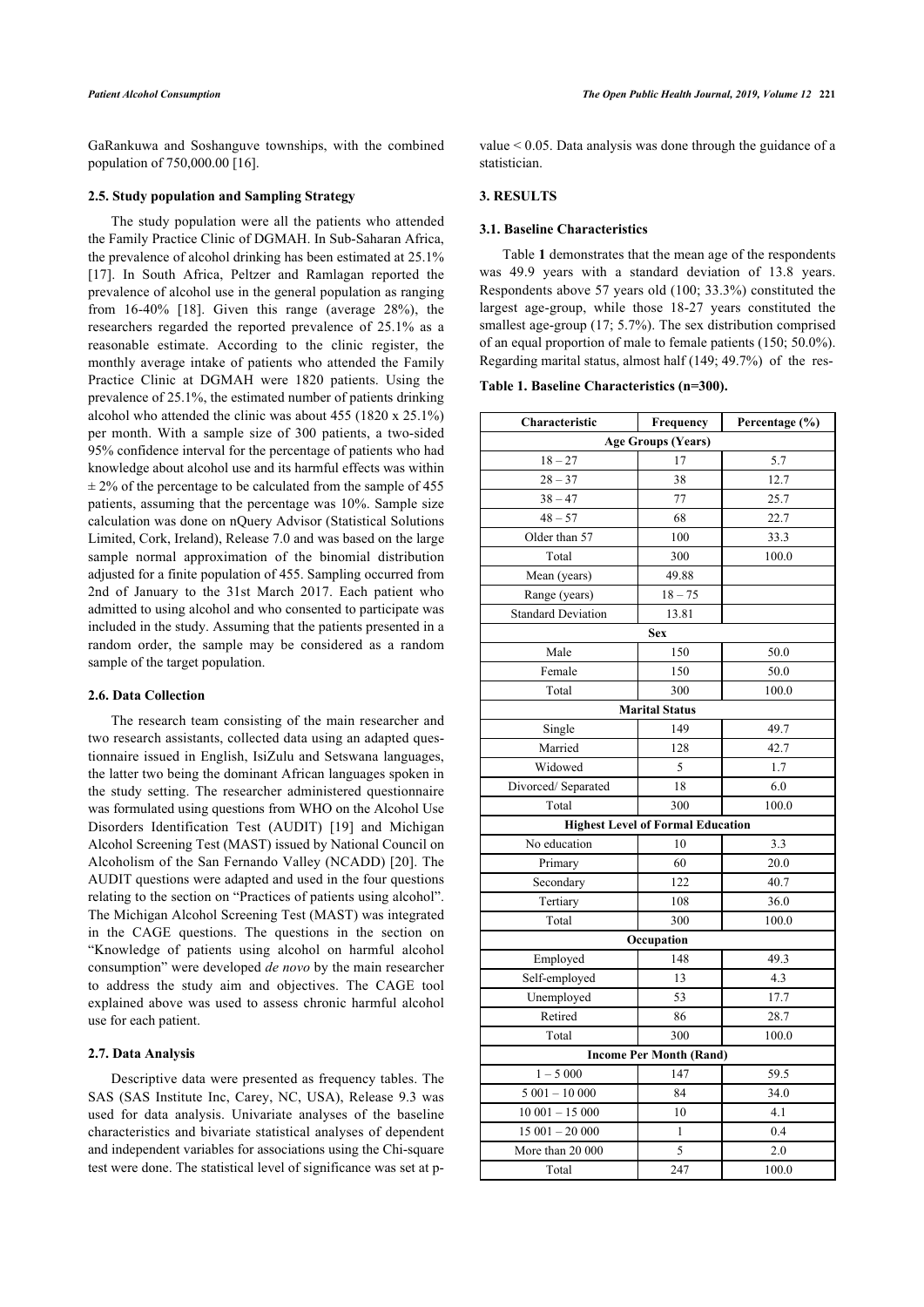| <b>Respondents' Knowledge about Safe Alcohol Consumption</b>                                                                                               | $\text{Yes } (% )$ | No $(%$               | <b>P-value</b>                                                         | 95% CI for<br>``Yes" |
|------------------------------------------------------------------------------------------------------------------------------------------------------------|--------------------|-----------------------|------------------------------------------------------------------------|----------------------|
| Do you know the maximum number of drinks (standards) per day (e.g. glasses of wine) that a male<br>person can take without causing harm to their health?   |                    |                       | $\left 32\left(10.7\right)\right 268\left(89.3\right)\right $ < 0.0001 | $7.7 - 14.7$         |
| Do you know the maximum number of drinks (standards) per day (e.g. glasses of wine) that a female<br>person can take without causing harm to their health? |                    | $21(7.0)$ $279(93.0)$ | ${}< 0.0001$                                                           | $4.6 - 10.5$         |
| Do you know the maximum number of days per week an individual can take without causing harm to $\left _{40}$ (13.3) $\right $ 260 (86.7)<br>their health?  |                    |                       | ${}< 0.0001$                                                           | 9.9-17.6             |

**Table 2. Respondents' knowledge about safe quantities of alcohol consumption (n=300).**

CI: Confidence interval

pondents were single, followed by the married (128; 42.7%). The dominant highest level of formal education was the secondary school education.

## <span id="page-3-0"></span>**Table 3. Reported types of alcohol consumption and occasions of consumption (n=300).**

| <b>Type of Alcohol</b>                                   | Frequency | $(\%)$    |  |  |  |
|----------------------------------------------------------|-----------|-----------|--|--|--|
| Wine $(100ml)$                                           | 36        | 12.0      |  |  |  |
| Beer (330 ml)                                            | 48        | 16.0      |  |  |  |
| Beer (750 ml)                                            | 97        | 32.3      |  |  |  |
| Spirits (e.g. whisky®) (40ml)                            | 19        | 6.4       |  |  |  |
| Cider (e.g. Savana®) (330ml)                             | 94        | 31.3      |  |  |  |
| Home-brew (quantity not specified)                       | 6         | 2.0       |  |  |  |
| Total                                                    | 300       | 100.0     |  |  |  |
| <b>Occasions During which Alcohol Consumption Occurs</b> |           |           |  |  |  |
| Only on special occasions                                | 152       | 50.7      |  |  |  |
| 1-2 days / week (any day of the week)                    | 33        | 11.0      |  |  |  |
| 3-5 days / week (any day of the week)                    | 3         | 1.0       |  |  |  |
| Everyday                                                 | 12        | 4.0       |  |  |  |
| Only on weekends (Friday - Sunday)                       | 100       | 33.3      |  |  |  |
| Total                                                    | 300       | 100.0     |  |  |  |
| <b>Duration of Alcohol Consumption</b>                   |           |           |  |  |  |
| $\leq$ 5 years                                           | 99        | 33.0      |  |  |  |
| $6 - 10$ years                                           | 94        | 31.3      |  |  |  |
| $> 10$ years                                             | 107       | 35.7      |  |  |  |
| Total                                                    | 300       | $100.0\,$ |  |  |  |

#### **3.2. Knowledge about Safe Alcohol Consumption**

Table**2** shows that the proportion of respondents who reported to know the maximum number of drinks per day that a male individual can take without causing harm to health (10.7%), was significantly lower than a chance outcome of 50% (z test,  $p < 0.0001$ ). Likewise, the percentage of patients who knew the maximum number of drinks per day (7.0%) for a female individual, was significantly lower than a chance outcome of 50% (z test p < 0.0001). The respondents who did not know the maximum number of days per week that an individual can take alcohol for without causing harm to their health was also significantly low  $(13.3\%)$ , z test,  $p < 0.0001$ . Ninety-five percent Confidence Intervals (CI) were calculated for the percentage knowledge ("Yes").

## **3.3. Practices about Harmful Alcohol Consumption**

## *3.3.1. Types of Alcohol and Occasions of Consumption*

Table **[3](#page-3-0)** shows that amongst all the alcohol types reported consumed, beer 145 (48.3%) and cider 94 (31.3%) accounted for more than 79%. Regarding the reported occasions of consumption, consumption occurred mostly on special occasions (152; 50.7%), followed by "on weekends" (100; 33.3%). These two occasions accounted for 84.0% of all the occasions of alcohol was consumption. The reported duration of alcohol consumption was almost evenly distributed amongst the three duration categories:  $\leq 5$  years (99; 33.0%), 6 – 10 years (94; 31.3%) and > 10 years (107; 35.7%).

## *3.3.2. Alcohol Types and Age Groups versus Number of Alcohol Drinks*

Table**4** illustrates that more than two-thirds of the respondents (107; 35.7%) reported consuming an average of 5  $-6$  drinks per day followed by those who consumed  $3 - 4$ drinks per day (89; 29.7%) and more than six drinks per day  $(72; 24.0\%)$ . Beer in both 330ml and 750 ml bottles was consumed the most per day (145; 48.4%).

Regarding age groups *versus* number of alcohol drinks per day, the age group  $\geq$  38 years of age displayed high proportions of alcohol consumption (245; 81.7%). On average, the largest quantity of alcohol consumed across all the age groups fell in the category of 5-6 drinks per day (107; 35.7%). The agegroups that demonstrated more binge drinking were  $\geq$  48 years (104; 34.6%).

<span id="page-3-1"></span>**Table 4. Alcohol type and age groups** *versus* **number of alcohol drinks (n=300).**

| Alcohol Type by Number of Drinks Per Day   |                                |        |          |          |         |              |  |
|--------------------------------------------|--------------------------------|--------|----------|----------|---------|--------------|--|
|                                            | Number of Drinks Per Day n (%) |        |          |          |         |              |  |
| <b>Type of Alcohol</b>                     |                                |        | $3 - 4$  | $5 - 6$  | > 6     | <b>Total</b> |  |
| Wine $(100ml)$                             | 7(2.3)                         | 5(1.7) | 8(2.7)   | 9(3.0)   | 7(2.3)  | 36(12.0)     |  |
| Beer $(330 \text{ ml})$                    | 4(1.3)                         | 3(1.0) | 12(4.0)  | 18(6.0)  | 11(3.7) | 48(16.0)     |  |
| Beer (750 ml)                              | 2(0.7)                         | 5(1.7) | 31(10.3) | 39(13.0) | 20(6.7) | 97(32.4)     |  |
| Spirits (e.g. whisky $\mathbb{R}$ ) (40ml) | 5(1.7)                         | 0(0.0) | 8(2.7)   | 4(1.3)   | 2(0.7)  | 19(6.3)      |  |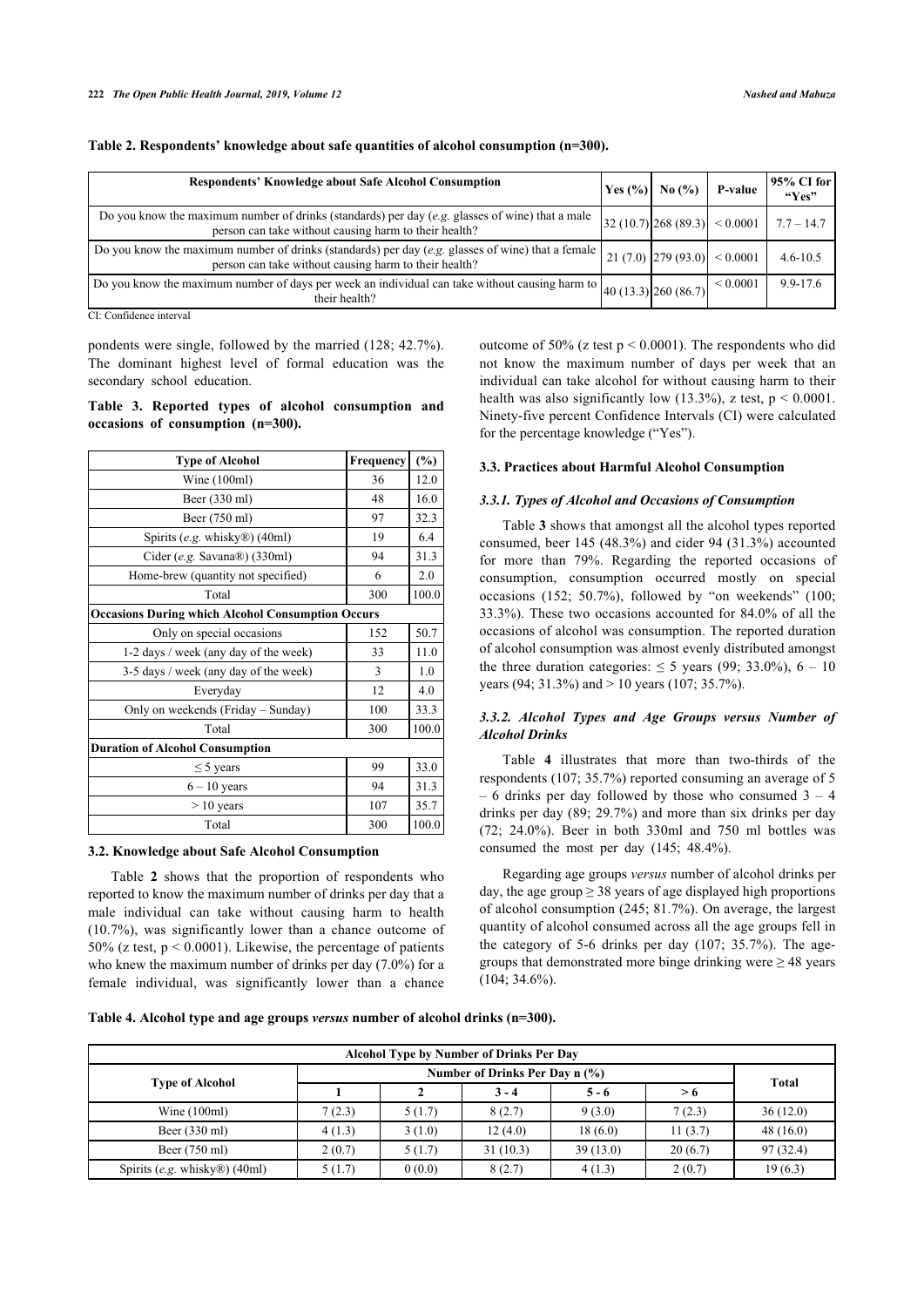|                                           |                                                |              | <b>Alcohol Type by Number of Drinks Per Day</b> |           |          |              |  |  |
|-------------------------------------------|------------------------------------------------|--------------|-------------------------------------------------|-----------|----------|--------------|--|--|
|                                           | Number of Drinks Per Day n (%)                 |              |                                                 |           |          |              |  |  |
| <b>Type of Alcohol</b>                    |                                                | $\mathbf{2}$ | $3 - 4$                                         | $5 - 6$   | > 6      | Total        |  |  |
| Cider (e.g. Savana $\mathbb{B}$ ) (330ml) | 0(0.0)                                         | 1(0.3)       | 30(10.0)                                        | 36(12.0)  | 27(9.0)  | 94(31.3)     |  |  |
| Home-brew (quantity not specified)        | 0(0.0)                                         | 0(0.0)       | 0(0.0)                                          | 1(0.3)    | 5(1.7)   | 6(2.0)       |  |  |
| Totals                                    | 18(6.0)                                        | 14(4.6)      | 89 (29.7)                                       | 107(35.7) | 72(24.0) | 300 (100.0)  |  |  |
|                                           | Age Groups by Number of Alcohol Drinks Per Day |              |                                                 |           |          |              |  |  |
|                                           | Number of Drinks Per Day n (%)                 |              |                                                 |           |          | <b>Total</b> |  |  |
| Age groups (years)                        | 1                                              | $\mathbf{2}$ | $3 - 4$                                         | $5 - 6$   | > 6      |              |  |  |
| $18 - 27$                                 | 3(1.0)                                         | 1(0.3)       | 4(1.3)                                          | 5(1.7)    | 4(1.3)   | 17(5.7)      |  |  |
| $28 - 37$                                 | 2(0.7)                                         | 2(0.7)       | 10(3.3)                                         | 14(4.7)   | 10(3.3)  | 38(12.7)     |  |  |
| $38 - 47$                                 | 7(2.3)                                         | 5(1.7)       | 23(7.7)                                         | 30(10.0)  | 12(4.0)  | 77(25.7)     |  |  |
| $48 - 57$                                 | 3(1.0)                                         | 1(0.3)       | 25(8.3)                                         | 24(8.0)   | 15(5.0)  | 68 (22.7)    |  |  |
| $\geq$ 57                                 | 3(1.0)                                         | 5(1.7)       | 27(9.0)                                         | 34(11.3)  | 31(10.3) | 100(33.3)    |  |  |
| Total                                     | 18(6.0)                                        | 14(4.7)      | 89(29.7)                                        | 107(35.7) | 72(24.0) | 300 (100.0)  |  |  |

*(Table 4) contd.....*

## *3.3.3. Types of Alcohol Consumed versus Patient's Sex*

Table **[5](#page-4-0)** shows that the proportions of women using wine  $(25; 8.3%)$  and cider  $(67; 22.3%)$  were significantly higher compared to those for men;  $p = 0.032$  and  $p = 0.0001$ , respectively. There was a significantly higher proportion of beer consumption (330ml and 750ml) by men, (100; 33.3%) compared to women  $(45; 15.0\%)$ ,  $p < 0.05$ .

<span id="page-4-0"></span>**Table 5. Types of alcohol consumed by sex and amount of alcohol consumption per sitting** *versus* **sex (n=300).**

|                                           |                                        | <b>Sex</b> |              |               |  |  |  |
|-------------------------------------------|----------------------------------------|------------|--------------|---------------|--|--|--|
| <b>Type of Alcohol</b><br><b>Consumed</b> | Male n<br>Female n<br>$(\%)$<br>$(\%)$ |            | <b>Total</b> | p-value       |  |  |  |
| Wine $(100ml)$                            | 11(3.7)                                | 25(8.3)    | 36(12.0)     | 0.032         |  |  |  |
| Beer (330 ml)                             | 31(10.3)                               | 17(5.7)    | 48 (16.0)    | 0.018         |  |  |  |
| Beer (750 ml)                             | 69(23.0)                               | 28 (9.3)   | 97(32.3)     | ${}_{0.0001}$ |  |  |  |
| Spirits (e.g. whisky)<br>(40ml)           | 9(3.0)                                 | 10(3.3)    | 19(6.3)      | 0.834         |  |  |  |
| Cider (e.g. Savana)<br>(330ml)            | 27(9.0)                                | 67(22.3)   | 94(31.3)     | ${}_{0.0001}$ |  |  |  |
| Home-brew<br>(quantity not<br>specified)  | 3(1.0)                                 | 3(1.0)     | 6(2.0)       | 1.000         |  |  |  |
| Total                                     | 150(50.0)                              | 150(50.0)  | 300 (100.0)  |               |  |  |  |
|                                           | <b>Number of Drinks per Sitting</b>    |            |              |               |  |  |  |
| 1 drink                                   | 8(2.7)                                 | 10(3.3)    | 18(6.0)      | 0.943         |  |  |  |
| 2 drinks                                  | 6(2.0)                                 | 8(2.7)     | 14(4.6)      | 0.935         |  |  |  |
| $3 - 4$ drinks                            | 40 (13.3)                              | 49 (16.3)  | 89 (29.7)    | 0.695         |  |  |  |
| $5 - 6$ drinks                            | 57 (19.0)                              | 50(16.7)   | 107(35.7)    | 0.758         |  |  |  |
| $> 6$ drinks                              | 39 (13.0)                              | 33(11.0)   | 72 (24.0)    | 0.797         |  |  |  |
| Total                                     | 150 (50.0)                             | 150(50.0)  | 300 (100.0)  |               |  |  |  |

Regarding the number of drinks consumed per sitting there was no significant difference between males and females,  $p$  > 0.05. However, when both sexes were combined, 179 (59.7%) took five or more drinks per sitting (binge drinking).

## *3.3.4. CAGE Score by Age Groups, Sex and Levels of Education*

<span id="page-4-1"></span>The results of Table**6** indicate that the significant difference between the patients who were non-harmful alcohol

users (CAGE score  $\leq$  1) *versus* those who were (CAGE score  $\geq$ 2) was observed in the younger age groups (18-37 years), while the older age-groups  $(38 - 57$ years) tended to be non-harmful chronic alcohol users ( $p < 0.01$ ). However, on the whole, there was a higher proportion of non-harmful chronic alcohol users (CAGE  $\leq$  1) compared to harmful alcohol users (CAGE  $\geq$  2); [205 (68.3%) *versus* 95 (31.7%)]. Regarding the CAGE scores by sex, there was no significant difference between the proportion of males and females who indicated a CAGE score  $\leq 1$  and  $\geq 2$ , respectively.

Table**6** also indicates that using the CAGE score by education level, there was no significant difference between those who were harmful alcohol users *versus* those who were not among the patients who had no formal education ( $p =$ 0.058). However, the higher the level of education, the greater the difference between the proportions of those who had harmful alcohol use (CAGE  $\geq$  2) and those who did not (CAGE  $\leq$  1); (p  $\leq$  0.001). It is also noticeable that the percentages of users increased with education in each category – more among the non-harmful alcohol users compared to their counterparts.

## **4. DISCUSSION**

The study demonstrated that there was a larger proportion of respondents who consumed alcohol among the older agegroups and the single. Poor knowledge regarding the quantities of alcohol consumption which do not cause harm to health was also shown. A large proportion of men consumed beer than women who consumed wine and cider more. When comparing harmful and non-harmful alcohol use according to age and academic level progression, there was an inverse relationship in both cases.

Most of the respondents enrolled in the study belonged to the age groups of above 57 years old (33.3%) compared to the other age-groups. There was an increase in alcohol consumption as the participants' age groups increased toward 57 years and above, in contradistinction with the study by Knott *et al.* [[21](#page-7-19)], where alcohol consumption and related problems were found to decrease as drinkers grew older because of ill-health that set in with age. However, the study by Grant *et al*.[[22\]](#page-7-20). tallied with our study in also finding an increase in harmful alcohol use with age. In South Africa, the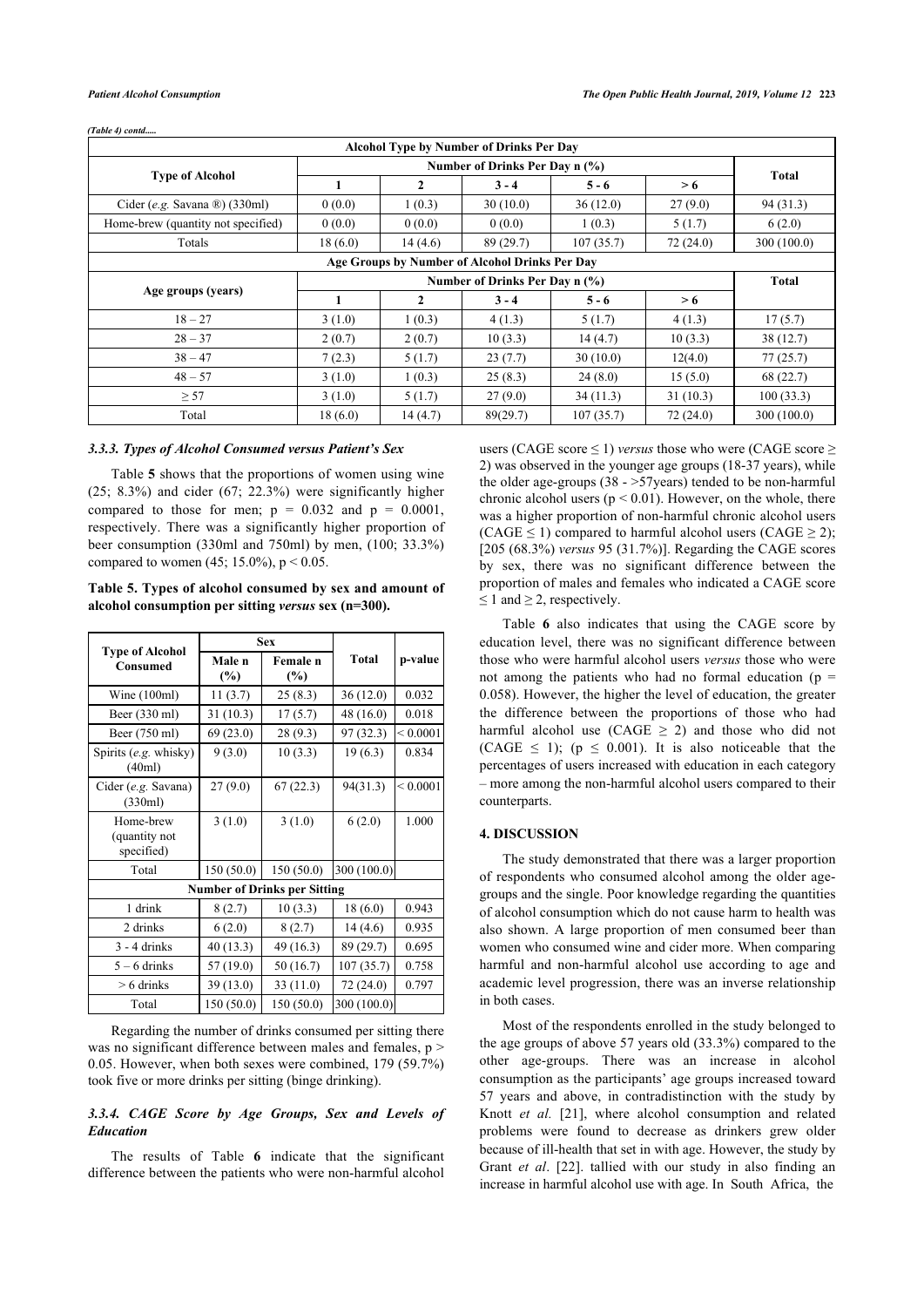**Table 6. CAGE scores by sex, age groups and level of education (n=300).**

| <b>CAGE Score by Age Groups</b>                 |                               |                               |                          |               |  |  |  |  |
|-------------------------------------------------|-------------------------------|-------------------------------|--------------------------|---------------|--|--|--|--|
| <b>Age Groups</b><br>(years)                    | <b>CAGE Score</b><br>$\leq 1$ | <b>CAGE</b> Score<br>$\geq 2$ | Total<br>n(%)            | p-value       |  |  |  |  |
|                                                 | n(%)                          | n (%)                         |                          |               |  |  |  |  |
| $18 - 27$                                       | 7(2.3)                        | 10(3.3)                       | 17(6.6)                  | 0.458         |  |  |  |  |
| $28 - 37$                                       | 24(8.0)                       | 14(4.7)                       | 38 (12.7)                | 0.098         |  |  |  |  |
| $38 - 47$                                       | 53 (17.7)                     | 24(8.0)                       | 77 (25.7)                | 0.0004        |  |  |  |  |
| $48 - 57$                                       | 46 (15.3)                     | 22(7.3)                       | 68 (22.7)                | 0.002         |  |  |  |  |
| Older than 57                                   | 75(25.0)                      | 25(8.3)                       | 100(33.3)                | ${}< 0.0001$  |  |  |  |  |
| Total                                           | 205 (68.3)                    | 95 (31.7)                     | 300 (100.0)              | ${}_{0.0001}$ |  |  |  |  |
|                                                 |                               | <b>CAGE Score by Sex</b>      |                          |               |  |  |  |  |
| <b>CAGE</b> score                               | Male (%)                      | Female (%)                    | <b>Total</b>             | p-value       |  |  |  |  |
| $\leq$ 1                                        | 98 (32.7)                     | 107(35.7)                     | 205 (68.3)               | 0.530         |  |  |  |  |
| $\geq$ 2                                        | 52 (17.3)                     | 43 (14.3)                     | 95 (31.7)                | 0.364         |  |  |  |  |
| Total                                           | 150 (50.0)                    | 150 (50.0)                    | 300 (100.0)              | 1.000         |  |  |  |  |
| <b>CAGE Score by Highest Level of Education</b> |                               |                               |                          |               |  |  |  |  |
| <b>Highest level of</b>                         | <b>CAGE</b> score             | <b>CAGE</b> score             | <b>Total</b>             | p-value       |  |  |  |  |
| education                                       | $\leq 1$                      | $\geq 2$                      | n(%)                     |               |  |  |  |  |
|                                                 | $n$ (%)                       | $n$ (%)                       |                          |               |  |  |  |  |
| No education                                    | 8(2.7)                        | 2(0.7)                        | 10(3.3)                  | 0.058         |  |  |  |  |
| Primary                                         | 42 (14.0)                     | 18(6.0)                       | 60(20.0)                 | 0.001         |  |  |  |  |
| Secondary                                       | 79 (26.3)                     | 43 (14.3)                     | 122 (40.7)               | 0.0003        |  |  |  |  |
| Tertiary                                        | 76 (25.3)                     | 32(10.7)                      | 108 (36.0)               | ${}_{0.0001}$ |  |  |  |  |
| Total                                           | 205 (68.3)                    | 95 (31.7)                     | 300 (100.0) $ $ < 0.0001 |               |  |  |  |  |

study by Peltzer *et al*. found that there was an increase in high risk drinking and alcohol abuse among older adults putting them at risk for increased morbidity and mortality [\[23](#page-7-21)]. The researchers in the current study are of the view that differences observed in the other studies are ascribable to the differences in sample sizes and the fact that the quoted studies were cohort studies over a period of time, unlike the cross-sectional method used in this study. Nevertheless, the current study suggests that health care professionals need to specifically enquire about alcohol abuse among elderly patients as well and not assume that they are unlikely engage in the harmful use of the substance.

In this study, the highest age group among the alcohol users were single (49.7%), in keeping with the study by Halme *et al.,* who found an association between "not being married" and alcohol drinking problem [[24](#page-7-22)] and Dan, who also found binge drinking in men to be associated with those who were divorced, separated or widowed (*i.e.* living single) [\[25\]](#page-7-23). This suggest that being single for whatever reason renders the individual vulnerable to harmful alcohol use.

The current study demonstrated that only about one-in-ten (10.7%) respondents were aware of the maximum number of drinks per day that a male individual can take without causing harm to health, while nine-in-ten (89.3%) were not. These findings are almost similar to a study conducted by Rosenberg *et al*., in the UK were the level of awareness on recommended alcohol limits stood at 8% [[26\]](#page-7-24). The same trend was displayed in the current study on the level of awareness on the maximum number of drinks per day recommended for a female individual without causing harm to their health – only 7% were aware.

Furthermore, on the maximum number of days per week that an individual can take alcohol for, without causing harm to their health, awareness was only found in 13.3%. According to the United States Department of Health and Human services and the United States Department of Agriculture, recommendations for moderate drinking has been defined as one alcoholic drink for females and two drinks for males per day [[27](#page-7-25)]. Low risk for developing Alcohol Use Disorder (AUD) was described for males as drinking a maximum of 4 drinks on any day of the week to a maximum of 14 drinks per week, and a maximum of 3 drinks on any day of the week to a maximum of 7 drinks per week for females [[19](#page-7-17)]. Lack of awareness by individuals about these recommended alcohol quantities and frequencies of ingestion could be a reflection on the lack of patient education in this regard by health care professionals.

The study demonstrated that beer was considered favourable amongst respondents accounting for almost half of all respondents' consumption (48.4%) and was followed by ciders with almost a third of the respondents (31.3%) using it. The finding regarding beer consumption was also reported by the WHO[[28\]](#page-8-0), in its Global Status Report on alcohol and individual country profiles for South Africa in 2014 where beer was found to constitute 48% of all alcohol consumption. However, unlike in the current study, the beer frequency was followed by wine at 18%. Globally, the most consumed beverage type is spirits (50.1%), followed by beer (34.8%). Wine constituted only 8.0% of the total recorded alcohol consumption (ibid). Given that what matters most is the number of alcohol standards consumed by an individual, health care professionals have the responsibility to educate patients that it is the quantity consumed that matters [[8](#page-7-6)], and not the alcohol types.

Almost one-in-two respondents reported that they consumed alcohol mostly on special occasions, followed by "on weekends" (33.3%). These two occasions accounted for almost one-in-five (84.0%) of all the occasions during which alcohol was consumed, in keeping with the study by Lau-Barraco *et al.* [[29\]](#page-8-1). Weekend drinking was found to be associated with more risks of violence compared to during the week drinking [\[30\]](#page-8-2). There was no difference in the proportion of patients based on the duration of time they have been ingesting alcohol. However, there is evidence that excessive alcohol drinking for longer duration is associated with a number of diseases, notably liver cirrhosis, some types of cancer and immune system disorders [\[5](#page-7-3)]. Health care professionals need to factor in the possibility of binge drinking on weekends and the duration of excessive alcohol intake in their enquiry on the history of alcohol intake by their patients.

Binge drinking which represents acute alcohol use in the current study was demonstrated in almost 60% of the respondents whereby five or more drinks per sitting were consumed. The deleterious effects of binge drinking on cognition – particularly among adolescents[[31\]](#page-8-3), health and safety [\[32\]](#page-8-4) its contribution towards Alcohol Use Disorders (AUD) [\[33](#page-8-5)] have already been reported. Beer in both 330ml and 750 ml bottles was consumed the most per day by about half of the respondents. Regarding the types of alcohol consumed, the 2016 report by STATS SA has shown that beer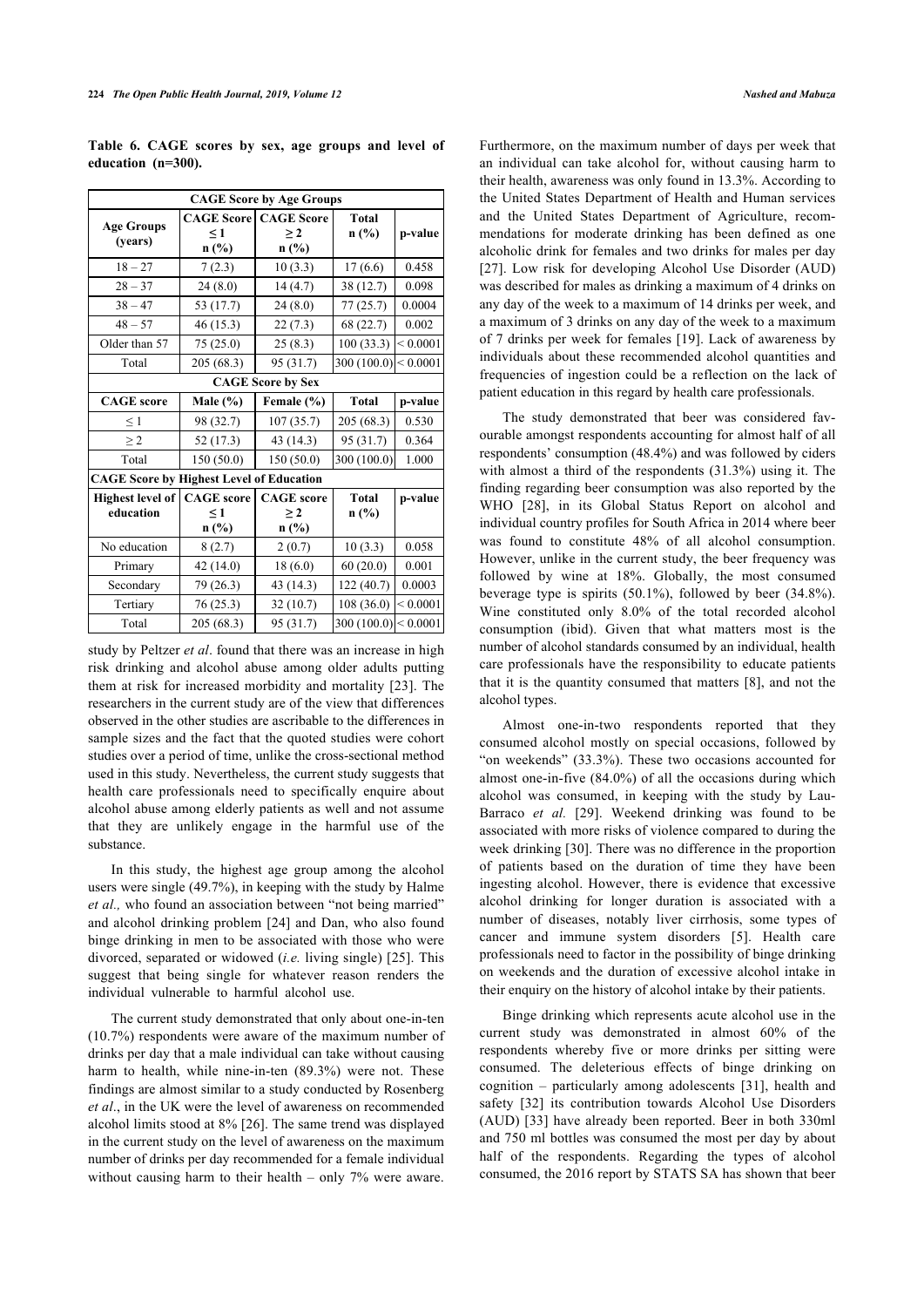is currently the most popular alcohol type in South Africa and accounts for 2.1% of total household spending [\[34](#page-8-6)]. The large proportion of men consuming beer compared to women has also been reported by Colen and Swinnen, whose study on the determinants of global beer consumption among beer drinking nations found that men were more likely to drink beer than women and that beer was more popular in the younger ages (18-44 years) [\[35\]](#page-8-7). However, this has no clinical significance as all types of alcohol are amenable to abuse, depending on the amount consumed [[8](#page-7-6)].

The current study findings indicated that there was a significant difference between the patients who were nonharmful chronic alcohol users (CAGE score  $\leq$  1) *versus* those who were (CAGE score  $\geq$  2) among those in the age groups  $\geq$ 38 years. There were less respondents in the age group  $\geq$  38 years who engaged in chronic harmful alcohol consumption (CAGE score  $\geq$  2) compared to their younger counterparts. This finding suggests an inverse relationship between age and harmful alcohol use. In this study, comparing males and females, the CAGE screening showed no significant difference between them regarding non-harmful and harmful alcohol uses (CAGE score  $\leq 1$  and  $\geq 2$ ). However, a study conducted by Bradley *et al*., using the Alcohol Use Disorders Identification Test (AUDIT-C) tool illustrated a higher prevalence of alcoholrelated problems and disorders in primary care among men compared with women [[36\]](#page-8-8). This could be explained by the differences in the parameters used in these two tools, with the AUDIT-C questionnaire looking more at the quantity and frequency of alcohol ingestion, compared to the CAGE questionnaire which looks at the individual's social behaviour and his/her functionality as a result of alcohol use [[8](#page-7-6)].

Regarding the use of the CAGE scoring system in relation to the highest level of education, the current study demonstrated that the higher the level of education, the greater the difference between the proportions of those who had harmful alcohol use (CAGE score ≥ 2) *versus* those who did not (CAGE score  $\leq$  1). However, the percentages of users increased with education in each category – more among the non-harmful alcohol users compared to their counterparts. This suggests that the higher the education level, the fewer the harmful users of alcohol. This could suggest that education brings about awareness on the dangers associated with harmful alcohol use. However, other studies have shown an increasing harmful alcohol consumption with an increase in academic levels, as a result of the socio-economic status conferring affordability to the individual[[37](#page-8-9) - [39\]](#page-8-10). This studies are multicentre large sample surveys which could explain the different finding in the current study. Furthermore, there was paucity of comparative studies conducted specifically among patients.

### **4.1. Strengths and Weaknesses**

This study was a cross-sectional study conducted in one setting, the Family Practice clinic of the DGMAH. These study finding are not necessarily generalizable to the South African population. However, this study can be viewed as a formative research as recommended by Bohren *et al*. [\[40](#page-8-11)], which can be used as a basis to launch further studies in this area.

Furthermore, the fact that the results are based on information as reported by the respondents had the potential to introduce the social desirability bias (the tendency of respondents to give an answer they deem to be more socially acceptable than would be their "true" answer) [[41\]](#page-8-12), especially that harmful alcohol use is associated with stigma [\[42](#page-8-13)]. The fact that we could not work out the ingredients of home-brew, as well as the measurements of the containers in which it is served made it difficult for the researchers to quantify the amount of alcohol contained in this type of alcoholic beverage.

## **CONCLUSION**

The finding that there was lack of knowledge on safe alcohol use among the majority of the respondents in this population suggests introduction of alcohol use awareness campaigns targeting especially the middle aged and the elderly. Furthermore, the finding that women consumed more wine and cider, compared to men who consumed more beer offers an opportunity to health care professionals to raise awareness to patients that safe use is determined by the amount rather than necessarily the type of alcohol used. This awareness should include the deleterious effects of binge drinking observed among the younger age groups, with caution for all patients against harmful alcohol use on special occasions and weekends. The finding through the use of the CAGE scoring system that with an increase in the highest level of education there were significantly more patients who did not engage in chronic harmful alcohol use should be leveraged on by health care professionals in educating patients against indulgence in harmful alcohol use.

#### **RECOMMENDATIONS**

Patient education is required on the amounts of alcohol constituting harmful use, including binge drinking (regardless of the alcohol type used and the occasion during which alcohol ingestion occurs) so as to prevent diseases associated with the harmful use.

Although education on alcohol use should be for all patients, according to this study, emphasis should be laid on patients 38 years and above who tend to engage in harmful alcohol use.

Further studies with larger samples and in multiple centers should be undertaken to further explore the findings of this study among patients.

## **AUTHORS' CONTRIBUTIONS**

K.K.N. conceptualised the research idea. K.K.N. and L.H.M. both drafted the manuscript, approved the final manuscript and agreed to submission it to the Open Public Health Journal for publication.

## **ETHICS APPROVAL AND CONSENT TO PARTCIPATE**

The study commenced after obtaining ethics clearance from the Sefako Makgatho Health Sciences University Research Ethics Committee (SMUREC) in Pretoria, South Africa (Clearance Certificate number: SMUREC/M/203/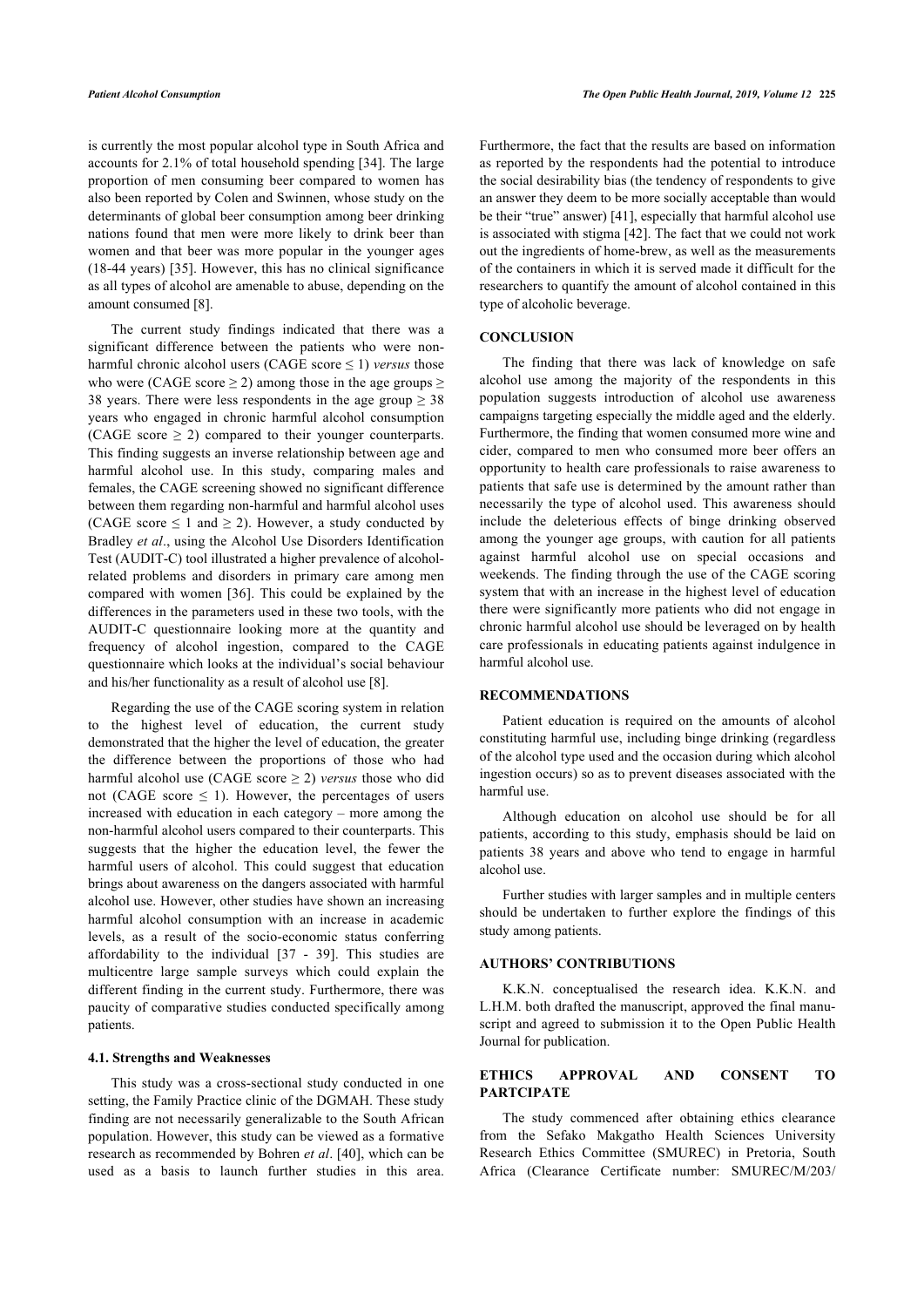<span id="page-7-8"></span>2016:PG). Permission from DGMAH Chief Executive Officer and the Head of Department in charge of the Family Practice Clinic was obtained.

## **HUMAN AND ANIMAL RIGHTS**

<span id="page-7-10"></span><span id="page-7-9"></span>No animals were used in this research. All human research procedures followed were in accordance with the ethical standards of the committee responsible for human experimentation (institutional and national), and with the Helsinki Declaration of 1975, as revised in 2013.

## <span id="page-7-11"></span>**CONSENT FOR PUBLICATION**

The study details were explained to each respondent, and written informed consent to participate was obtained before the study commenced.

## <span id="page-7-12"></span>**AVAILABILITY OF DATA AND MATERIALS**

Not applicable.

### <span id="page-7-13"></span>**FUNDING**

The study is funded by Discovery Foundation, Rural Fellowship Award (Individual Category) with Reference no. 036944.

## <span id="page-7-15"></span><span id="page-7-14"></span>**CONFLICT OF INTEREST**

The authors declare no conflict of interest, financial or otherwise.

#### <span id="page-7-16"></span>**ACKNOWLEDGEMENTS**

<span id="page-7-17"></span>This was a study conducted towards the main researcher's Masters of Family degree. A special word of gratitude to the patients who participated in the study and to Prof. HS Schoeman (statistician) who assisted with data analysis.

#### <span id="page-7-19"></span><span id="page-7-18"></span><span id="page-7-0"></span>**REFERENCES**

- [1] World Health Organisation. Global status report on alcohol, 2015. [Retrieved 2018 Aug 01]. Available from: [http: www. who. int/](http://http:www.who.int/mediacentre/factsheet/fs349/en) [mediacentre/ fact sheet/ fs349/en](http://http:www.who.int/mediacentre/factsheet/fs349/en)
- <span id="page-7-20"></span><span id="page-7-1"></span>[2] Centre for Disease Control and Prevention. National centre for chronic disease prevention and health promotion. Alcohol and Public Health, 2016. [Retrieved 2018 February 14]. Available from: [https://www.](https://www.cdc.gov/alcohol/faqs.htm) [cdc. gov/ alcohol/ faqs.htm](https://www.cdc.gov/alcohol/faqs.htm)
- <span id="page-7-21"></span>[3] Schuckit MA. Remarkable increase in alcohol use disorders. JAMA Psychiatry 2017; 74(9): 869-70.
- [\[http://dx.doi.org/10.1001/jamapsychiatry.2017.1981](http://dx.doi.org/10.1001/jamapsychiatry.2017.1981)] [PMID: [28793](http://www.ncbi.nlm.nih.gov/pubmed/28793%20142) [142](http://www.ncbi.nlm.nih.gov/pubmed/28793%20142)]
- <span id="page-7-22"></span><span id="page-7-2"></span>[4] Rehm J, Anderson P, Kanteres F, *et al.* Alcohol, Social Development and Infectious disease. BMC Public Health. 2011. [Retrieved 2018 Jul 23] Available from: [https://sverigesradio. se/ diverse/ appdata/](https://sverigesradio.se/diverse/appdata/isidor/files/83/7020.pdf) [isidor/files/83/7020.pdf](https://sverigesradio.se/diverse/appdata/isidor/files/83/7020.pdf)
- <span id="page-7-3"></span>[5] Centre for Disease Control and Prevention. Alcohol and Public Health, 2015. [Retrieved 2018 Aug 25] Available from:<http://www.cdc.gov>
- <span id="page-7-23"></span><span id="page-7-4"></span>[6] University of Cape Town. Urbanization and disease: alcoholism in South Africa, 2011. [Retrieved 2018 Jul 15]. Available from: [pathology.uct.ac.za](http://pathology.uct.ac.za) [accessed 19 March 2016]
- <span id="page-7-5"></span>[7] Online Road Safety Awareness. Drunk driving and road safety, 2016. [Retrieved 2018 March 27] Available from: [http:arrivealive.co.za](http://http:arrivealive.co.za)
- <span id="page-7-24"></span><span id="page-7-6"></span>[8] Ewing JA. Detecting alcoholism. The CAGE questionnaire. JAMA 1984; 252(14): 1905-7.

[\[http://dx.doi.org/10.1001/jama.1984.03350140051025\]](http://dx.doi.org/10.1001/jama.1984.03350140051025) [PMID: [6471](http://www.ncbi.nlm.nih.gov/pubmed/6471%20323) [323](http://www.ncbi.nlm.nih.gov/pubmed/6471%20323)]

<span id="page-7-25"></span><span id="page-7-7"></span>[9] Degenhardt L, O'Loughlin C, Swift W, *et al.* The persistence of adolescent binge drinking into adulthood: Findings from a 15-year prospective cohort study. BMJ Open 2013; 3(8)e003015

[\[http://dx.doi.org/10.1136/bmjopen-2013-003015\]](http://dx.doi.org/10.1136/bmjopen-2013-003015) [PMID: [23959750](http://www.ncbi.nlm.nih.gov/pubmed/23959750)]

- [10] Fabor TF. "The alcohol use disorders identification test: Guideline for use in primary care". World Health Organization: department of mental health and substance dependence. 2nd edition, 2001. [Retrieved 2018 September 23]. Available from: [http://www. who. int/ iris/](http://www.who.int/iris/handle/10665/67205) [handle/ 10665/ 67205](http://www.who.int/iris/handle/10665/67205)
- [11] Ipsos MRBI. Alcohol: Public knowledge, attitudes and behaviours (Report, 2012). [Retrieved 2018 Sept 05]. Available from: [http://www.drugs.ie/resourcesfiles/reports/Alcohol\\_Public\\_Knowledge](http://www.drugs.ie/resourcesfiles/reports/Alcohol_Public_Knowledge_Attitudes_and_Behaviours_Report.pdf) Attitudes and Behaviours Report.pdf
- [12] Welsh C, Earley K, Delahanty J, et al. Residents' knowledge of standard drink equivalents: Implications for screening and brief intervention for at-risk alcohol use. Am J Addict 2014; 23(2): 194-6. [\[http://dx.doi.org/10.1111/j.1521-0391.2013.12080.x](http://dx.doi.org/10.1111/j.1521-0391.2013.12080.x)] [PMID: [2411](http://www.ncbi.nlm.nih.gov/pubmed/2411%202850) [2850\]](http://www.ncbi.nlm.nih.gov/pubmed/2411%202850)
- [13] White AM, Kraus CL, Flom JD, et al. College students lack knowledge of standard drink volumes: Implications for definitions of risky drinking based on survey data. Alcohol Clin Exp Res 2005;  $29(4)$ : 631-8. [\[http://dx.doi.org/10.1097/01.ALC.0000158836.77407.E6](http://dx.doi.org/10.1097/01.ALC.0000158836.77407.E6)] [PMID:

[15834229\]](http://www.ncbi.nlm.nih.gov/pubmed/15834229)

[14] Mogotsi M, Nel K, Basson W, Tebele C. Alcohol Use by Students at an Emerging University in South Africa. Int J Sociol Anthropol 2017; 5(2): 187-95.

[\[http://dx.doi.org/10.1080/09766634.2014.11885623\]](http://dx.doi.org/10.1080/09766634.2014.11885623)

- [15] Sprague DJ, Vinson DC. Patient perceptions of risky drinking: Knowledge of daily and weekly low-risk guidelines and standard drink sizes. Subst Abus 2017; 38(3): 253-6. [\[http://dx.doi.org/10.1080/08897077.2015.1048922](http://dx.doi.org/10.1080/08897077.2015.1048922)] [PMID: [26155](http://www.ncbi.nlm.nih.gov/pubmed/26155%20748) [748](http://www.ncbi.nlm.nih.gov/pubmed/26155%20748)]
- [16] South African Census. [Retrieved 2018 September]. Available from: [http://www.statssa.gov.za/?page\\_id=3839](http://www.statssa.gov.za/?page_id=3839)
- [17] Morojele N, Nkosi S, Kekwaletswe CT, *et al.* Review alcohol and HIV in Sub- Saharan Africa. South African Medical Research Council and Department of Health 2013. [Retrieved 2018 January 24]. Available from: [http://www.mrc.ac.za/sites/default/files/attachments/2016-06-27/Alcoh](http://www.mrc.ac.za/sites/default/files/attachments/2016-06-27/AlcoholSubSaharan.pdf)

[olSubSaharan.pdf](http://www.mrc.ac.za/sites/default/files/attachments/2016-06-27/AlcoholSubSaharan.pdf)

- [18] Peltzer K, Ramlagan S. Alcohol use trends in South Africa. J Soc Sci 2009; 18(1): 1-12.
- [19] World Health Organization. AUDIT: The Alcohol Use Disorders Identification Test: Guidelines for use in primary care. Geneva, 2001 [Retrieved 2018 May 15]. Available from: [http://apps. who. int/ iris/](http://apps.who.int/iris/handle/10665/67205) [handle/ 10665/ 67205](http://apps.who.int/iris/handle/10665/67205)
- [20] The NCADD of the San Fernando Valley. 2018. [Retrieved 2018 July 18]. Available from:<https://www.ncadd-sfv.org/>
- [21] Knott CS, Bell S, Britton A. The stability of baseline-defined categories of alcohol consumption during the adult life-course: A 28 year prospective cohort study. Addiction 2018; 113(1): 34-43. [\[http://dx.doi.org/10.1111/add.13949\]](http://dx.doi.org/10.1111/add.13949) [PMID: [28734088](http://www.ncbi.nlm.nih.gov/pubmed/28734088)]
- [22] Grant BF, Chou SP, Saha TD, *et al.* Prevalence of 12-month alcohol use, high-risk drinking, and DSM-IV alcohol use disorder in the United States, 2001–2002 to 2012–2013. JAMA Psychiatry 2017; 74(9): 911-23. [\[http://dx.doi.org/10.1001/jamapsychiatry.2017.2161\]](http://dx.doi.org/10.1001/jamapsychiatry.2017.2161) [PMID: [28793](http://www.ncbi.nlm.nih.gov/pubmed/28793%20133) [133](http://www.ncbi.nlm.nih.gov/pubmed/28793%20133)]
- [23] Peltzer K, Phaswana-Mafuya N. Problem drinking and associated factors in older adults in South Africa. Afr J Psychiatry (Johannesbg) 2013; 16(2): 104-9.

[\[http://dx.doi.org/10.4314/ajpsy.v16i2.13\]](http://dx.doi.org/10.4314/ajpsy.v16i2.13) [PMID: [23595529](http://www.ncbi.nlm.nih.gov/pubmed/23595529)]

[24] Halme JT, Seppä K, Alho H, *et al.* Hazardous drinking: Prevalence and associations in the Finnish general population. Alcohol Clin Exp Res 2008; 32(9): 1615-22. [\[http://dx.doi.org/10.1111/j.1530-0277.2008.00740.x\]](http://dx.doi.org/10.1111/j.1530-0277.2008.00740.x) [PMID: [18616](http://www.ncbi.nlm.nih.gov/pubmed/18616%20689)

[689](http://www.ncbi.nlm.nih.gov/pubmed/18616%20689)]

[25] Dan G. The Epidemiology of At-Risk and Binge Drinking Among Middle-Aged and Elderly Community Adults: National Survey on Drug Use and Health. 3rd ed. The American Psychiatry Association Publishing 2009. [Retrieved 2018 Jul 22] [\[http://dx.doi.org/10.1176/appi.ajp.2009.09010016](http://dx.doi.org/10.1176/appi.ajp.2009.09010016)]

- [26] Rosenberg G, Bauld L, Hooper L, *et al.* New national alcohol guidelines in the UK: Public awareness, understanding and behavioral intentions Public Health 2017 (Oxford, England) 1-8. [Retrieved: 2017 Sept 28]. Available from:<https://doi.org/10.1093/pubmed/fdx126>
- [27] Department of Health and Human Services and U.S. Department of Agriculture. (2015). Dietary Guidelines for Americans 2015–2020 [Online]. [Retrieved 2017 Sept 19]. Available from: [http://health. gov/](http://health.gov/dietaryguidelines/2015/guidelines/)